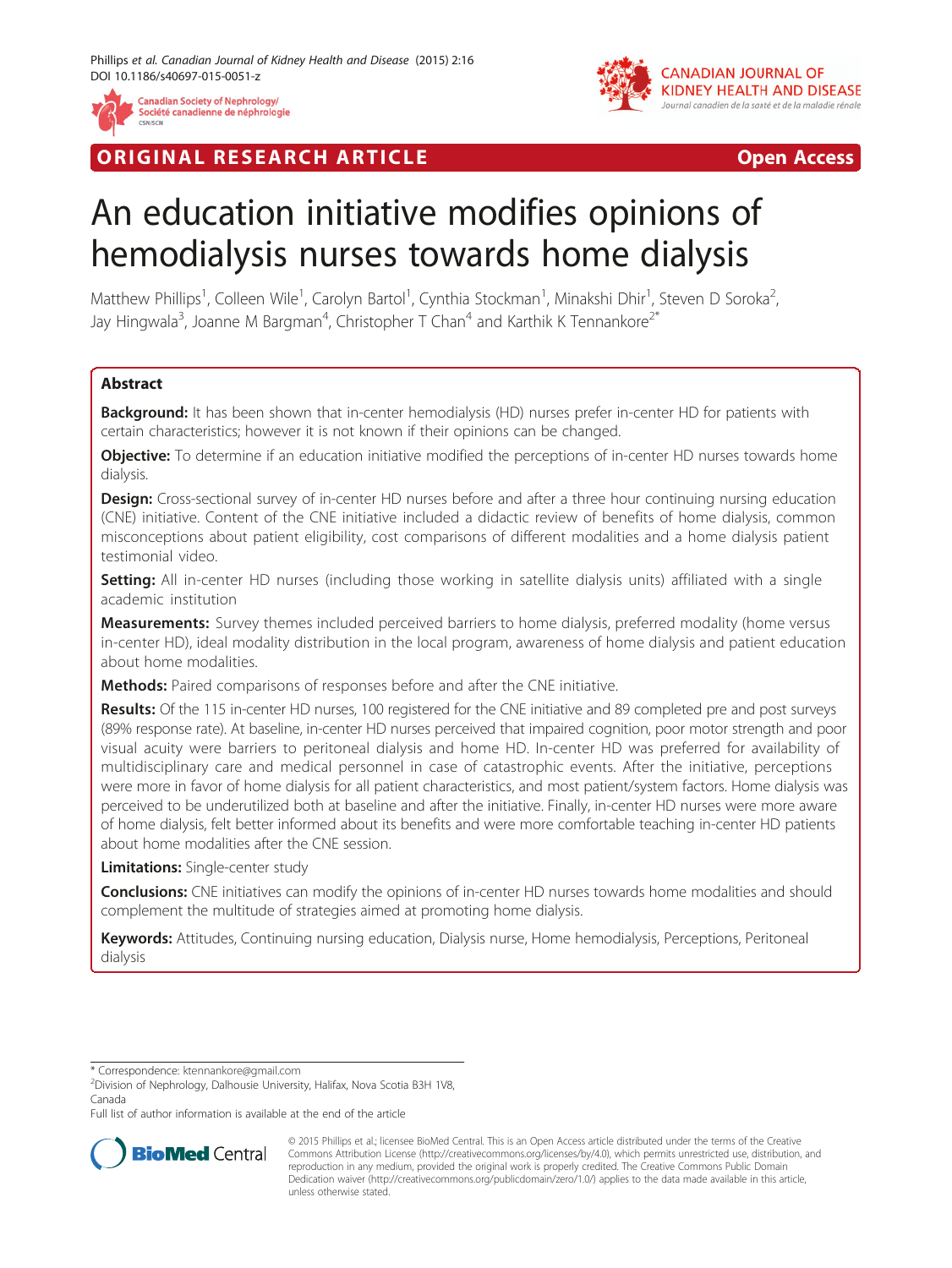# Abrégé

Contexte: Le personnel infirmier s'occupant de patients qui reçoivent leur traitement d'hémodialyse (HD) en centre hospitalier préfère cette modalité thérapeutique pour certains types de patients; nous ne savons toutefois pas si cette opinion peut être modifiée.

Objectifs: Déterminer si une intervention d'éducation a modifié la perception de l'hémodialyse à domicile par le personnel infirmier s'occupant des patients en HD hospitalière.

Type d'étude: Étude transversale auprès du personnel infirmier en HD hospitalière, avant et après la réalisation d'une intervention d'éducation en soins infirmiers de trois heures. Le contenu de la formation comprenait un examen didactique des avantages de l'hémodialyse à domicile, des idées fausses sur l'admissibilité des patients, une comparaison des coûts des différentes modalités, de même qu'une vidéo présentant des témoignages de patients en hémodialyse à domicile.

Contexte: Tout le personnel infirmier en HD hospitalière (qui comprend celui des services satellites de dialyse) affilié à un établissement d'enseignement unique.

Méthodes: Les thèmes du sondage comprenaient les obstacles perçus à la dialyse à domicile, les modalités favorisées (HD hospitalière contre HD à domicile), la distribution idéale des modalités au sein du programme local, la sensibilisation à l'HD à domicile et l'éducation des patients au sujet des modalités à domicile.

Méthodes: Comparaisons par paires des réponses obtenues avant et à la suite de la formation.

Résultats: Parmi les 115 membres du personnel infirmier en HD hospitalière, 100 se sont inscrits à la formation et 89 ont rempli à la fois les sondages qui précèdent et qui suivent la formation (taux de réponse de 89 %). Au départ, le personnel infirmier en HD hospitalière a ciblé un déficit cognitif, une faible force motrice et une faible acuité visuelle comme des obstacles à la dialyse péritonéale et à l'HD à domicile. L'HD hospitalière était favorisée pour la disponibilité des soins multidisciplinaires et du personnel médical en cas d'événement catastrophique. À la suite de la formation, l'opinion était généralement favorable à l'HD à domicile sans égard aux caractéristiques des patients, et à la majorité des facteurs patient/système. L'HD à domicile a été perçue comme étant sous-utilisée, tant au départ qu'à la suite de la formation. Finalement, à la suite de la séance de formation, le personnel infirmier en HD hospitalière était plus sensibilisé à l'HD à domicile, se sentait mieux informé de ses avantages, et plus à l'aise d'informer les patients en HD hospitalière quant aux modalités à domicile.

Limites de l'étude: L'étude ne touche qu'un centre.

Conclusions: Les initiatives d'éducation en soins infirmiers peuvent modifier l'opinion du personnel infirmier en HD hospitalière au sujet des modalités de dialyse à domicile, et devraient constituer un complément à la multitude de stratégies visant à promouvoir l'HD à domicile.

#### What was known before

We previously identified that in-center HD nurses were more in favor of in-center HD compared with home dialysis for patients with certain characteristics and for some patient and system factors.

# What this study adds

We surveyed in-center HD nurses from another hospital institution before and after an education initiative aimed at home dialysis promotion. We found that perceptions were more favorable towards home dialysis after the initiative. This suggests that continuing nursing education initiatives are valuable at changing in-center HD nurses' opinions towards home dialysis.

#### Background

Nephrology health professionals are in favor of home dialysis (both peritoneal dialysis and home hemodialysis)

due to the potential benefits to patients and providers; including improved survival, quality of life and lower treatment costs [\[1](#page-6-0)-[9\]](#page-6-0). While in-center hemodialysis (HD) is still the most common form of dialysis therapy worldwide [[10-12](#page-6-0)], it has been shown that nephrology nurses, physicians and nephrology administrators perceive that home dialysis is underutilized [\[13](#page-6-0)-[17](#page-6-0)]. The discrepancy between opinion and reality may be due to a lack of pre-dialysis home modality education and the impression (by providers) that there are patient characteristics that are contraindications to home modalities [[18](#page-6-0)-[21](#page-6-0)].

Previous studies have suggested that nephrology nurses have positive views towards home modalities [[22\]](#page-6-0). However, more recently, we have identified that incenter HD nurses prefer in-center HD for a number of patient and system factors [[18](#page-6-0)]. There are multiple potential reasons behind this preference including a limited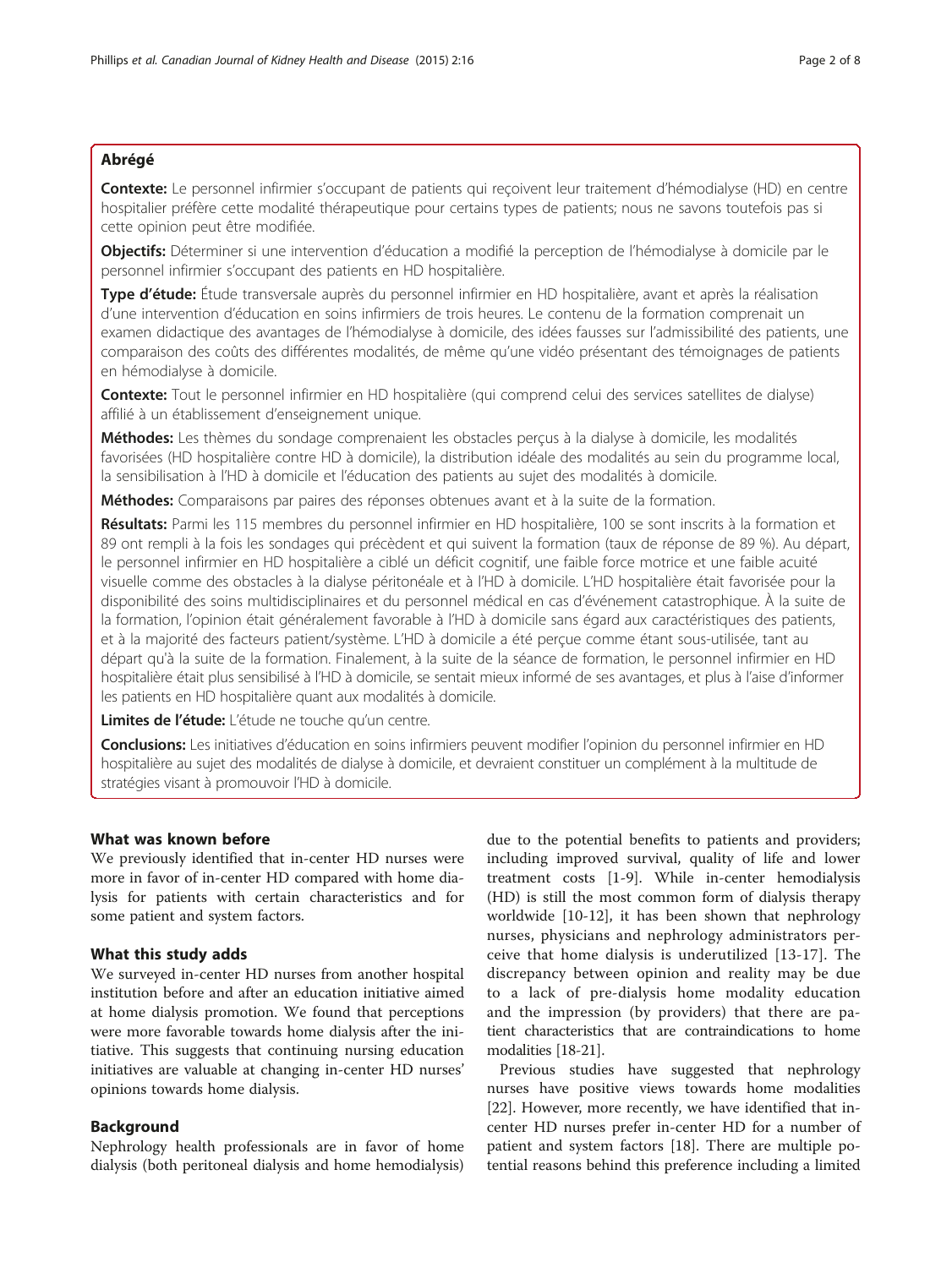understanding of the benefits of home dialysis, an incomplete awareness of criteria for patient suitability for home modalities, and more frequent exposure of incenter HD nurses to home dialysis "failures" that require in-center HD [\[18,23](#page-6-0)].

Continuing nursing education (CNE) initiatives are common and have been found to be effective at enacting positive changes in nurses' knowledge, attitudes and perceptions in a variety of areas of healthcare [[24](#page-7-0)-[28\]](#page-7-0). Incenter HD nurses perceive that home dialysis CNE is valuable [[18](#page-6-0)], but to our knowledge no previous study has identified whether CNE can alter opinions. Demonstrating a positive change in perceptions towards home dialysis would highlight the value of CNE initiatives in home dialysis promotion. Therefore, the purpose of this survey study was to determine if a CNE initiative delivered to in-center HD nurses could modify perceptions towards home dialysis. We hypothesized that perceptions would be more favorable towards home dialysis after the initiative.

### Methods

#### Design and population

We conducted a cross-sectional survey study of all incenter HD nurses (those that worked in a HD facility) affiliated with a large Canadian quaternary care institute that attended a CNE initiative aimed at home dialysis promotion. The survey was conducted in May of 2013. In-center HD nurses included those that were "local" (working in one of two units with nephrologists on-site), and "satellite" (working in one of seven remote units with nephrologists accessible via telemedicine.) We included nurses working in remote satellite units as they make up a large part of the dialysis program. Nurses working in the home dialysis unit (caring for patients receiving home HD or peritoneal dialysis) or nephrology clinic were excluded.

### Administration of the survey

The survey was administered in paper format to all nurses 15 minutes preceding the CNE initiative, and repeated immediately following the initiative. Surveys were in sealed envelopes at the presentation site, and nurses located at the satellite facilities had surveys pre-delivered (in sealed envelopes) to each facility prior to the CNE. Survey responses were anonymous.

#### Survey development

The survey was created using the template from our previous study conducted along the same theme [\[18](#page-6-0)]. This template was revised by a local expert panel using a modified Delphi process for content validity and to ensure optimal fit with the local context of patients receiving dialysis at our center. The expert panel  $(n = 11)$ 

consisted of nurse educators, home and in-center dialysis unit managers, a registered nurse with experience in quality improvement and a physician with expertise in home dialysis. Similar to the previous survey, identified domains included "nurse perceived barriers to home dialysis", "home dialysis benefits", "ability/knowledge/skill to encourage home modalities", and "perceived ideal modality mix". Potential survey questions were added and removed from each domain over two rounds of emails (each round conducted over two weeks) between expert panel members with allowance for open discussion around each potential question. A preliminary version of the survey was developed and distributed to all panel members to assess face validity and to make modifications to questions to improve understanding. All panel members agreed to the final version of the survey to be distributed. A summary of the key domains, questions and response options is noted in Table [1.](#page-3-0) The full version of the survey is available in Additional file [1](#page-6-0): Figure S1.

### The CNE initiative

The education session lasted three hours, and was offered at five different time points over one month to accommodate dialysis unit needs and staffing availability. Two of the five sessions used telehealth to provide more convenient access and facilitate greater participation from remote satellite units. Telehealth was offered to all seven satellite units, and six of the seven units attended through this medium.

The education session was delivered as a presentation and included the following:

- 1. Context of chronic kidney disease (CKD) in Nova Scotia (NS) and Canada including the current provincial transplant rate and home therapy rate
- 2. An examination of provincial home dialysis targets
- 3. A discussion on perceived benefits and advantages of home therapies
- 4. A discussion on perceived and actual barriers to home therapies and strategies to overcome these barriers (with some overlap with the Match-D tool [[29\]](#page-7-0)), including use of home care assistance for those with care dependence, poor vision and cognitive dysfunction [[30](#page-7-0),[31\]](#page-7-0)
- 5. The types of home therapies offered in the local renal program
- 6. Criteria for suitability of home dialysis
- 7. Training schedules for different home dialysis modalities
- 8. Cost comparisons between in-center HD, home peritoneal dialysis (PD) and home HD [[6](#page-6-0)]
- 9. A review of educational resources available to staff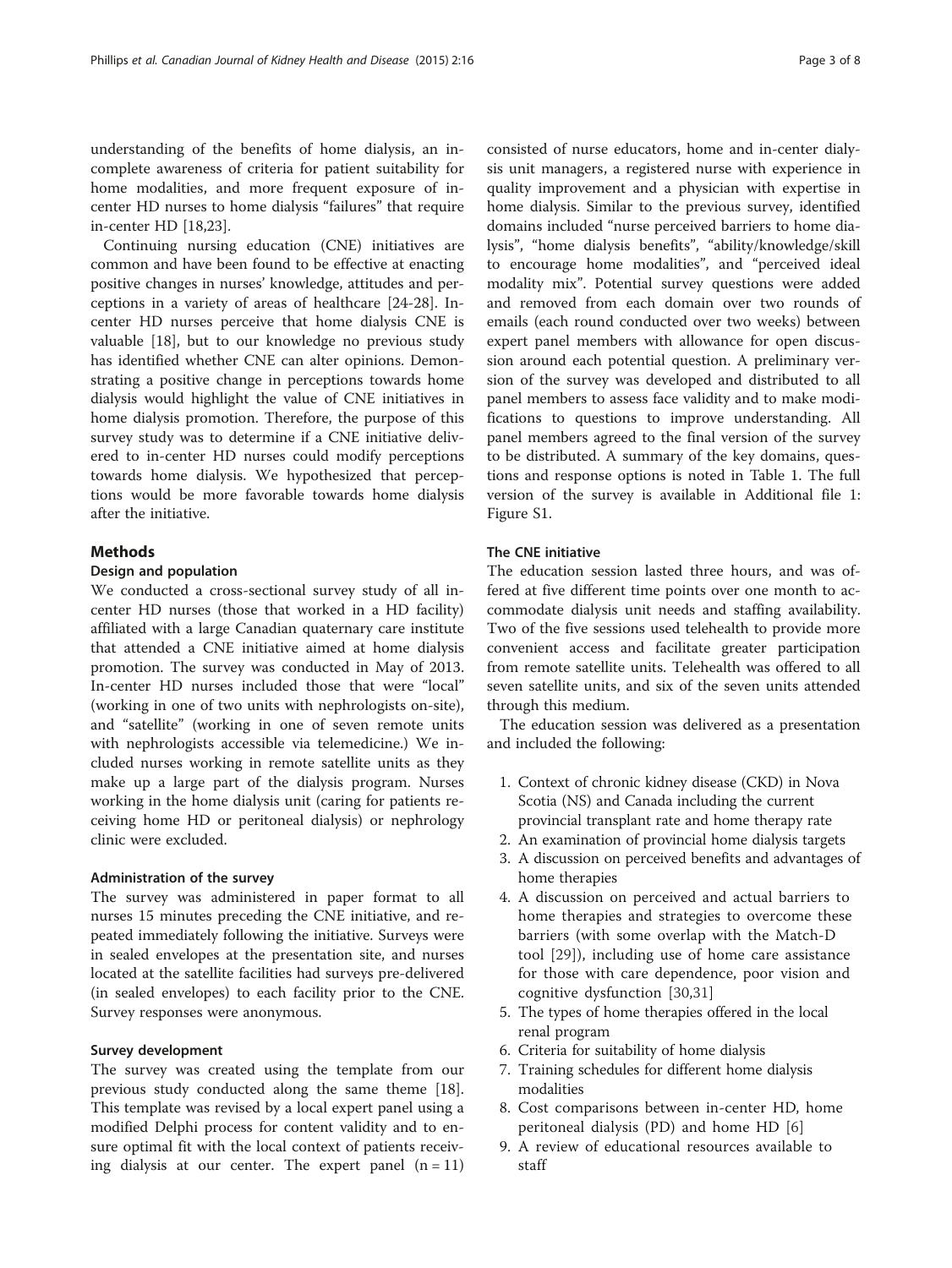| Survey domain                                           | Select questions                                                                                                                                                                          | Select response options         |  |
|---------------------------------------------------------|-------------------------------------------------------------------------------------------------------------------------------------------------------------------------------------------|---------------------------------|--|
| Nurse perceived barriers to home dialysis               | -(1) Peritoneal dialysis and (2) Home hemodialysis can be                                                                                                                                 | -No education after high school |  |
|                                                         | performed on patients with:*                                                                                                                                                              | -Limited home space             |  |
|                                                         |                                                                                                                                                                                           | -Age greater than 70 years      |  |
|                                                         |                                                                                                                                                                                           | -Large body mass                |  |
|                                                         |                                                                                                                                                                                           | -Impaired cognition             |  |
|                                                         |                                                                                                                                                                                           | -Poor visual acuity             |  |
|                                                         |                                                                                                                                                                                           | -Poor motor strength            |  |
| Home dialysis benefits                                  | -Do you feel home dialysis (HD or PD) or in-center hemodialysis<br>is more preferable for the following:**                                                                                | -Reduced cost to patients       |  |
|                                                         |                                                                                                                                                                                           | -Reduced healthcare costs       |  |
|                                                         |                                                                                                                                                                                           | -Better patient survival        |  |
|                                                         |                                                                                                                                                                                           | -Better patient quality of life |  |
| Ability/knowledge/skill to encourage<br>home modalities | - I am aware of home dialysis* modalities                                                                                                                                                 | Not applicable                  |  |
|                                                         | -I promote home dialysis to in-center HD patients*                                                                                                                                        |                                 |  |
|                                                         | -I am comfortable explaining home dialysis to patients*                                                                                                                                   |                                 |  |
|                                                         | -Promoting home dialysis will reduce employment for in-center<br>$HD$ nurses*                                                                                                             |                                 |  |
| Perceived ideal modality mix                            | -Given the current modality mix, in your opinion, what is the ideal<br>proportion of patients that should receive each modality to<br>maximize survival, wellness and quality of life?*** | Not applicable                  |  |

# <span id="page-3-0"></span>Table 1 Survey domains, questions and response items

\*5-item Likert; Strongly Agree; Agree; Neutral; Disagree; Strongly disagree.

\*\*5-item Likert; In-Center Hemodialysis Strongly Preferred; In-Center Hemodialysis Somewhat Preferred; Neither Preferred; Home Dialysis Somewhat Preferred; Home Dialysis Strongly Preferred.

\*\*\*Provided current modality mix: In-center hemodialysis 54%; Peritoneal dialysis 13%; Home hemodialysis 5%; Self-care hemodialysis 1%; Satellite unit hemodialysis 27%.

After the presentation, HD nurses viewed a twentytwo minute video on home dialysis that was developed by the Capital District Health Authority Renal Program to support the existing pre-dialysis patient modality education. The video included interviews with home HD, PD and self-care dialysis patients (patients who perform some or all of their dialysis treatment in a dialysis unit with limited supervision). In the video, patients discussed the rationale for their chosen modality, some of the challenges they overcame and the reasons why their chosen modality met their lifestyle needs. There were also short interviews with nursing staff from the predialysis renal clinic as well as the home dialysis unit. The video is available online at [http://vimeo.com/62701482.](http://vimeo.com/62701482)

#### Analysis

Baseline demographics including age range, sex, years of dialysis nursing experience and proportion with the Canadian Nursing Association certification in nephrology nursing (CNeph(C)) were collected from the survey. The CNeph(C) involves a written examination and includes dialysis modality selection as a core element [[32,33\]](#page-7-0). Demographics and nurse characteristics were described using univariate statistics. Likert Scale responses before and after the initiative were graphically displayed using proportions within each category and paired comparisons were made using the Wilcoxon signed-rank test. Comparisons of nurses' opinions of ideal modality distribution before and after the education session were described with medians and interquartile ranges. Differences between ideal proportions before and after the initiative were also compared using the Wilcoxon signed-rank test. Statistical analyses were performed using Stata IC version 12 (StataCorp, College Station, TX), and a P value <0.05 was considered statistically significant. Institutional research ethics approval was obtained prior to conducting this study (Capital Health Research Ethics Board, CDHA-RS 2014-003).

# Results

#### Characteristics of responders and response rate

100 out of a possible 115 nurses registered for the education sessions. A total of 89 attendees (77% of in-center HD nurses) completed pre and post surveys (response rate of 89%). Of the 89 respondents, 87 (98%) were female, 56 (63%) were between 31–50 years of age and 66 (74%) were in the first 10 years of nephrology nursing practice. The majority were in-center HD nurses (53, 60%). 5% of nurses had CNeph(C) certification. Baseline characteristics are noted in Table [2](#page-4-0).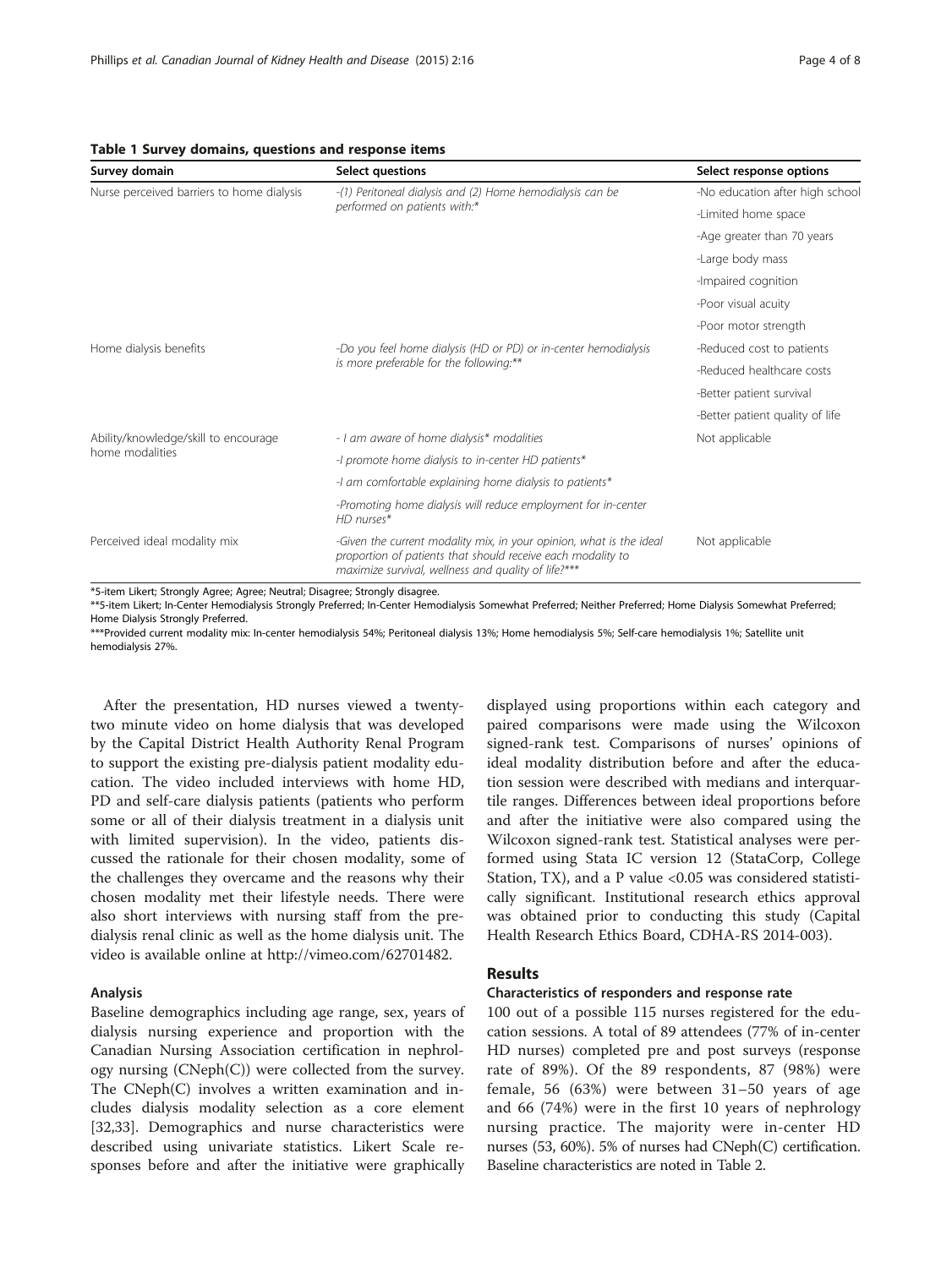\*One missing response for CNeph(C) certification.

# Nurses' perceptions of barriers to PD and HHD

Before the initiative, 27%, 29% and 29% of in-center HD nurses "strongly agreed" or "agreed" that PD could be performed for patients with impaired cognition, poor visual acuity, and poor motor strength. Similar responses were noted for home HD (19%, 20% and 26% for characteristics of impaired cognition, poor visual acuity and poor motor strength, respectively). Local and satellite unit nurses' responses were similar for the majority of patient characteristics (data not shown). After the education initiative, perceptions were more positive towards PD and HHD for all characteristics studied, (Table 3, P < 0.001 for each characteristic).

#### Preference for home versus in-center HD

The baseline survey revealed that in-center HD was somewhat or strongly preferred for availability of multidisciplinary care (in 64% of responses) and presence of medical personnel in case of catastrophic events (in 46% of responses). These proportions fell to 30% and 25% after the initiative ( $P < 0.001$ ). For quality of life, healthcare system cost, patient cost and patient survival, incenter HD was somewhat or strongly preferred in only 2%, 6%, 9% and 19% of responses. Preferences were similar comparing local and satellite unit responses. After the CNE initiative, nurses were more in favor of home Table 3 Proportion of nurses selecting "agree" or "strongly agree" in response to the question: "peritoneal dialysis or home hemodialysis can be performed on patients with the following characteristics"

|                                    | Peritoneal dialysis*        |                     | Home hemodialysis*   |                     |
|------------------------------------|-----------------------------|---------------------|----------------------|---------------------|
| Characteristic                     | <b>Before</b><br>initiative | After<br>initiative | Before<br>initiative | After<br>initiative |
| Poor socioeconomic status          | 80%                         | 92%                 | 73%                  | 90%                 |
| Non-compliant with<br>in-center HD | 37%                         | 90%                 | 25%                  | 84%                 |
| No education after high<br>school  | 93%                         | 97%                 | 88%                  | 98%                 |
| Limited home space                 | 54%                         | 85%                 | 38%                  | 69%                 |
| Multiple chronic illnesses         | 54%                         | 93%                 | 62%                  | 91%                 |
| Age >70 years                      | 74%                         | 96%                 | 72%                  | 96%                 |
| No family caregivers               | 57%                         | 93%                 | 43%                  | 85%                 |
| Large body mass                    | 53%                         | 96%                 | 72%                  | 97%                 |
| Impaired cognition                 | 27%                         | 81%                 | 19%                  | 79%                 |
| Poor visual acuity                 | 29%                         | 89%                 | 20%                  | 78%                 |
| Poor motor strength                | 29%                         | 78%                 | 26%                  | 74%                 |

\*P < 0.001 for comparisons of each characteristic before and after initiative.

dialysis for most patient and system factors  $(P < 0.01)$ . Home dialysis was preferred for patient quality of life to a similar extent before and after the initiative  $(P = 0.06)$ .

#### Perceived ideal modality distribution

In-center HD nurses were asked what they believed the ideal modality distribution should be in the local renal program, given the current proportions (Table [4\)](#page-5-0). The perspective was that PD and HHD should increase and that a smaller proportion should receive in-center HD or satellite HD. After the education initiative an even higher proportion of nurses felt that PD and HHD should increase compared to baseline. However, the magnitude of difference comparing perspectives before and after the intervention was small (Table [4\)](#page-5-0).

# Perception of home dialysis promotion and education

While baseline attitudes towards home dialysis were positive (with respect to awareness, perceived benefit, promotion of home dialysis and comfort with explaining home dialysis to patients), there were statistically significant improvements in most areas after the CNE initiative  $(P < 0.001)$ . Only 18% and 16% of in-center HD nurses felt that promotion of home dialysis would reduce their employment before and after the initiative, respectively.

#### Discussion

In this study, we found that the baseline perceptions of in-center HD nurses were favorable towards home

<span id="page-4-0"></span>Table 2 Demographic characteristics of the survey

responders  $(N = 89)$ 

| Variable                    | n (%)    |
|-----------------------------|----------|
| Age range in years          |          |
| $<$ 31                      | 16 (18)  |
| $31 - 40$                   | 26 (29)  |
| 41-50                       | 30(34)   |
| 51-60                       | 13 (15)  |
| >60                         | 4(4)     |
| Female gender               | 87 (98)  |
| Years of nephrology nursing |          |
| $<$ 1                       | 9(10)    |
| $1 - 5$                     | 34 (38)  |
| $6 - 10$                    | 23 (26)  |
| $11 - 15$                   | 11(12)   |
| $16 - 20$                   | 6(7)     |
| >20                         | 6(7)     |
| In-center HD unit           |          |
| Local                       | 53 (60)  |
| Satellite                   | 36(40)   |
| Nursing education in Canada | 89 (100) |
| CNeph(C) certification*     | 4(5)     |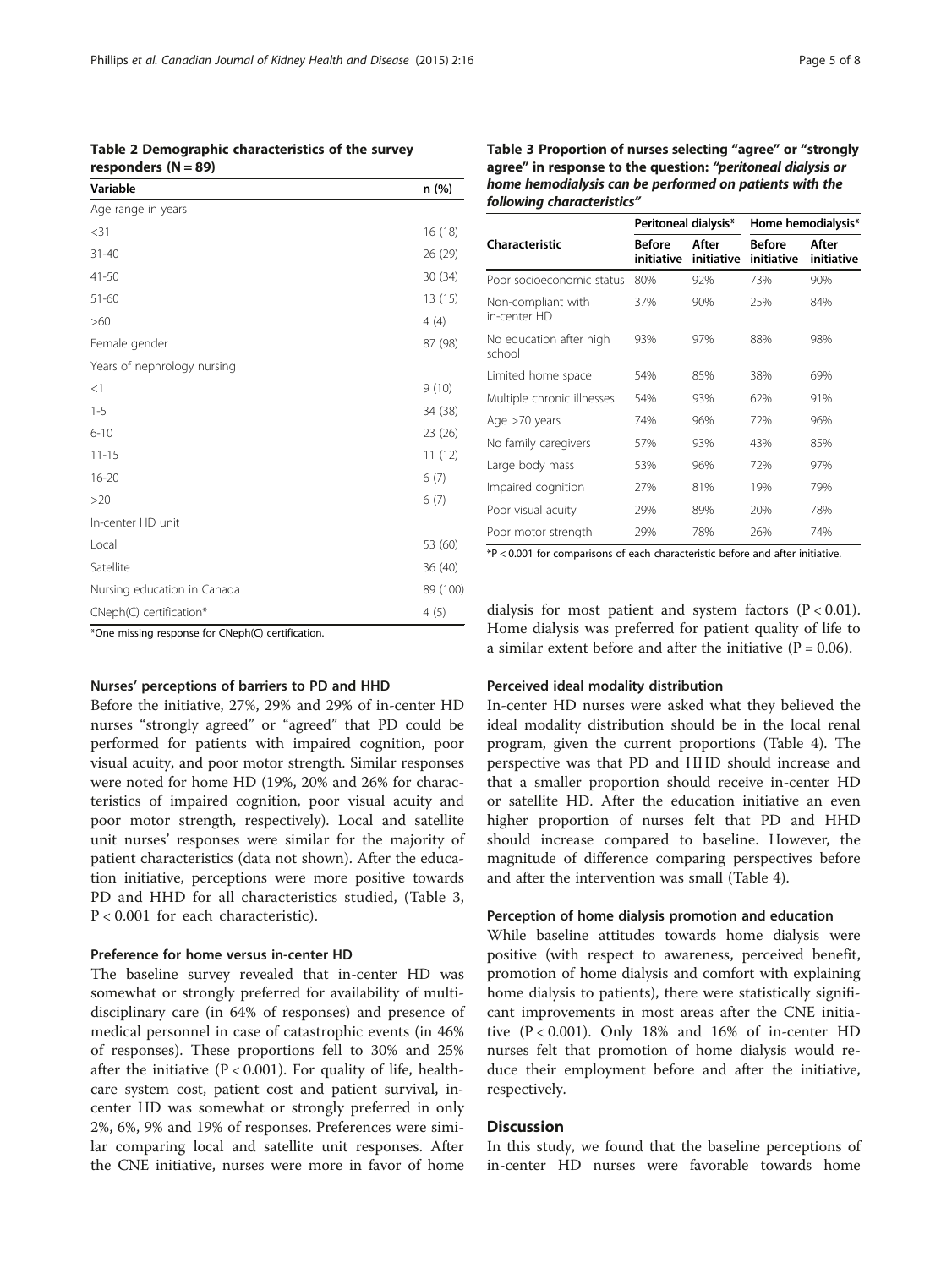| Modality (actual percentage at this center) | Perceived ideal distribution<br>before intervention<br>[median %, (Q1 to Q3)] | Perceived ideal distribution<br>after intervention<br>[median %, (Q1 to Q3)] | Difference in perceived ideal<br>distribution (after versus before)<br>[median %, (Q1 to Q3)] | P        |
|---------------------------------------------|-------------------------------------------------------------------------------|------------------------------------------------------------------------------|-----------------------------------------------------------------------------------------------|----------|
| <b>In-center HD: local</b> (actual 54%)     | 26 (20 to 40)                                                                 | 25 (15 to 35)                                                                | $0$ (-7.5 to 0)                                                                               | 0.014    |
| <b>HHD</b> (actual 5%)                      | 20 (10 to 20)                                                                 | 20 (10 to 25)                                                                | 0(0 to 5)                                                                                     | 0.029    |
| Self-Care (actual 1%)                       | 10 (5 to 12)                                                                  | 10 (5 to 15)                                                                 | $0$ (-3 to 5)                                                                                 | 0.123    |
| $PD$ (actual 13%)                           | 20 (15 to 20)                                                                 | 20 (20 to 30)                                                                | 0(0 to 10)                                                                                    | 0.0001   |
| <b>In-center HD: satellite</b> (actual 27%) | 20 (15 to 30)                                                                 | 20 (10 to 27)                                                                | $0$ (-10 to 0)                                                                                | < 0.0001 |

<span id="page-5-0"></span>Table 4 Perceived ideal proportion of patients to receive each dialysis modality before and after education intervention

dialysis, as was perceived ideal modality distribution. There were patient characteristics that were felt to be barriers to home dialysis including poor visual acuity, impaired cognition and poor motor strength. However, preferences shifted more positively towards home dialysis after the CNE session. Small increases were noted in awareness of home dialysis, perception of benefit and empowerment to educate patients after the CNE initiative.

This study emphasizes that CNE initiatives may be effective at changing opinions of healthcare workers to being more in-favor of home modality selection. To our knowledge, this is the first analysis of the direct effect of a CNE initiative on perceptions towards home dialysis. The potential impact of this in home dialysis is evident. It identifies that education of staff to emphasize and promote a "home first" attitude [[16,](#page-6-0)[34\]](#page-7-0) is not a futile endeavor, and can be successfully delivered to a large group of nurses who spend a considerable amount of time interacting with in-center HD patients. Acknowledging that multiple small interventions may be needed to increase uptake of home dialysis [[35\]](#page-7-0), testing the effect of staff CNE on patient transfer to home dialysis after starting in-center HD would be a consideration for future study.

An important finding was that baseline perceptions of in-center HD nurses towards home dialysis were more positive than our previous survey study [[18\]](#page-6-0). Interestingly, the proportion of patients on a home dialysis modality was higher at the center in which that previous survey was conducted. We speculate that the physical location of the in-center HD unit in relation to the home dialysis unit may influence perceptions of in-center HD nurses. In the previous study, home HD and PD operated independently, with different staff and in different locations. These locations were also separate from the in-center unit. In contrast, the home dialysis unit at this center is integrated to support both PD and home HD, and the in-center HD unit is located on the same floor in the same building. This physical proximity may increase awareness of home modalities and of patients receiving home dialysis at this center. Additionally, the home dialysis unit provides initial training to satellite HD nurses, so it is possible that this early exposure to

home dialysis may influence their perceptions. In contrast, separation between the home dialysis units may limit awareness of either modality and potentially promote competition.

Although baseline perceptions were generally in favor of home dialysis, in-center HD nurses did not feel well informed about the benefits of home therapies or comfortable in explaining home dialysis to patients prior to the intervention. In-center HD nurses are not necessarily expected to advocate or promote home dialysis, however a lack of awareness of home dialysis or lack of confidence in the amount of knowledge or ability to convey attitudes about home dialysis may prevent some in-center HD nurses from taking a more active role in home dialysis promotion [\[23](#page-6-0)]. Facilitating this through CNE initiatives aimed at home dialysis promotion appears to be effective.

This study has a number of strengths. It builds on the previous survey study examining nurse's opinions towards home dialysis, and emphasizes the need for a large-scale survey of multiple dialysis units to determine regional, national and international differences. The survey has both face validity and content validity. We were able to achieve a high rate of nurse participation in the CNE initiative, and a high survey response rate, which limits non-response bias.

There are limitations to this study. We only conducted the intervention and survey in a single center. It is possible that baseline perceptions and responses to education interventions might vary in other centers, where practice-patterns differ. However, the initiative was relatively simple and reproducible. There is potential difficulty in interpretability of responses to subjective questions. However, by using paired analyses, we ensured that changes in responses were collected within individual responders. Furthermore, given the short time frame between pre/post surveys, it is reasonable to assume that the criteria each responder used to define a subjective question would not be expected to change before and after the initiative. While our response rate was good, the group of nurses that did not participate in the CNE may have perceptions that are not favorable to home dialysis regardless of education. If they had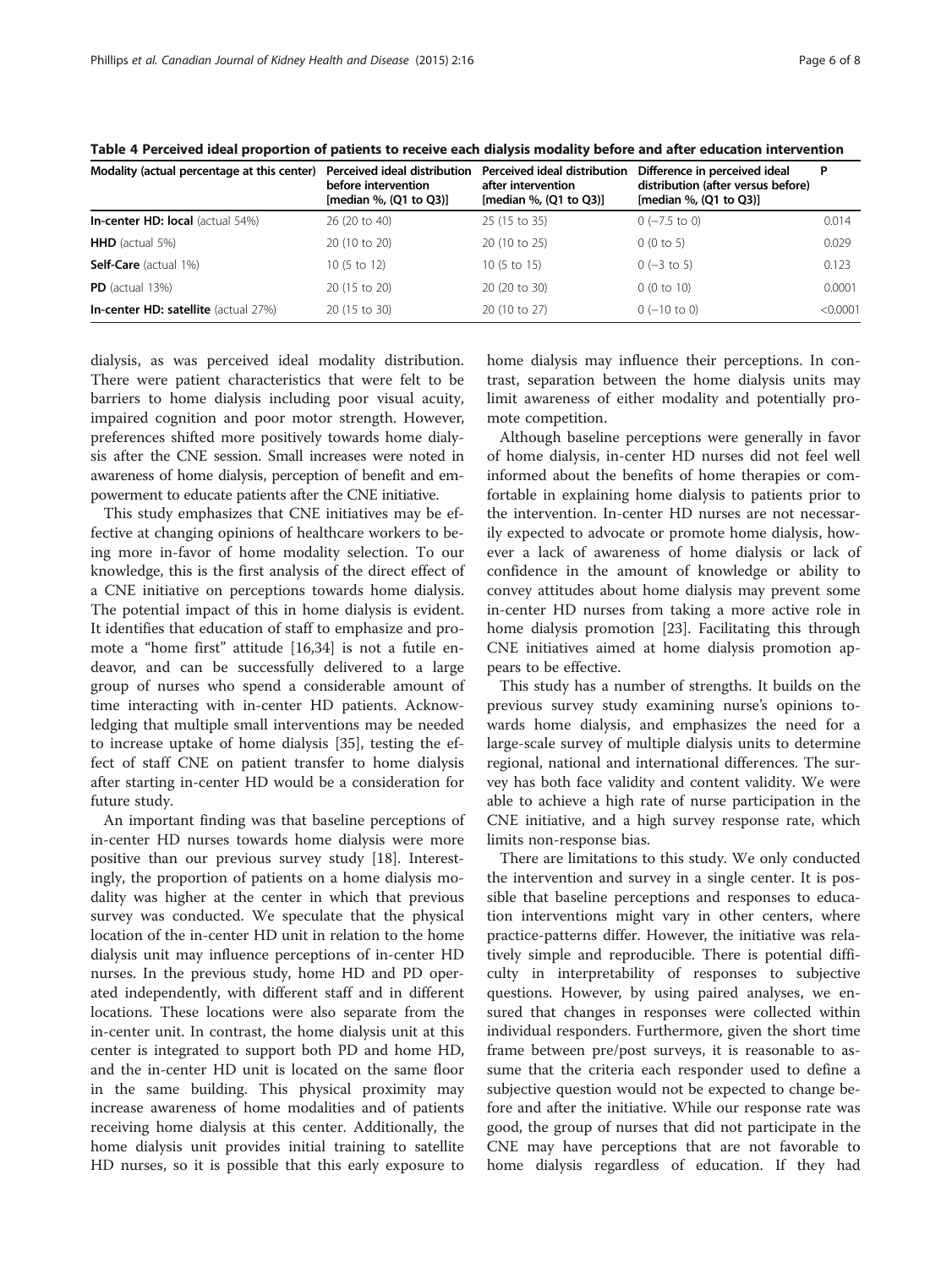<span id="page-6-0"></span>participated, it might have reduced the impact of the CNE initiative. Finally while this study demonstrates a change in perception more favorably towards home dialysis, more research is needed to determine if this change improves the quality of home dialysis modality education delivered by in-center HD nurses (changed behavior) or uptake of home dialysis modalities for eligible patients (the intended observable outcome) [\[36](#page-7-0)]. Future studies examining the quality of informal education provided by in-center HD nurses and/or determining if CNE initiatives lead to an increase in home dialysis would be valuable.

#### Conclusions

In this study of in-center HD nurses, we identified that baseline perceptions were favorable towards home dialysis for most patient characteristics and patient/system factors. A CNE initiative was effective at modifying opinions of in-center HD nurses towards home dialysis, and made in-center HD nurses more informed and more comfortable explaining home dialysis to patients. While an initiative such as this one can impact in-center HD nurses, it is not known if this increased knowledge and changed opinions will increase the uptake of home dialysis. We acknowledge that for home dialysis incidence and prevalence to increase, there needs to be a coordinated multi-pronged approach.

# Additional file

[Additional file 1:](http://www.cjkhd.org/content/supplementary/s40697-015-0051-z-s1.docx) Complete Survey.

#### Abbreviations

HD: Hemodialysis; IC/SAT HD: In-center and satellite hemodialysis; CNE: Continuing nursing education; CKD: Chronic kidney disease; NS: Nova Scotia; PD: Peritoneal dialysis; CNeph(C): Canadian Nursing Association certification in nephrology nursing.

#### Competing interests

The authors declare that they have no competing interests.

#### Authors' contributions

All authors contributed to the conception of the study, and interpretation of the data. KT conducted the statistical analysis. MP and KT drafted the initial manuscript and all authors contributed to critical revisions, approved the final version and agreed to be accountable for all aspects of the work pertaining to integrity of the study.

#### Acknowledgements

The authors acknowledge all members of the expert panel for their assistance in developing the survey (C. Everett, R. Wells, N. Martel, R. Leblanc, CA. Boyd and B. Howie).

#### Author details

<sup>1</sup>Capital District Health Authority/QEII Renal Program, Halifax, Nova Scotia, Canada. <sup>2</sup>Division of Nephrology, Dalhousie University, Halifax, Nova Scotia B3H 1V8, Canada. <sup>3</sup>Health Sciences Center/Manitoba Renal Program, Winnipeg, Manitoba, Canada. <sup>4</sup>Division of Nephrology, University Health Network, University of Toronto, Toronto, Ontario, Canada.

Received: 25 November 2014 Accepted: 23 March 2015 Published online: 28 April 2015

#### References

- 1. Nesrallah GE, Lindsay RM, Cuerden MS, Garg AX, Port F, Austin PC, et al. Intensive hemodialysis associates with improved survival compared with conventional hemodialysis. J Am Soc Nephrol. 2012;23:696–705.
- 2. Juergensen E, Wuerth D, Finkelstein SH, Juergensen PH, Bekui A, Finkelstein FO. Hemodialysis and peritoneal dialysis: patients' assessment of their satisfaction with therapy and the impact of the therapy on their lives. Clin J Am Soc Nephrol. 2006;1:1191–6.
- 3. Curran SP, Chan CT. Intensive hemodialysis: normalizing the "unphysiology" of conventional hemodialysis? Semin Dial. 2011;24:607–13.
- 4. Weinhandl ED, Foley RN, Gilbertson DT, Arneson TJ, Snyder JJ, Collins AJ. Propensity-matched mortality comparison of incident hemodialysis and peritoneal dialysis patients. J Am Soc Nephrol. 2010;21:499–506.
- 5. Korevaar JC, Feith GW, Dekker FW, van Manen JG, Boeschoten EW, Bossuyt PM, et al. Effect of starting with hemodialysis compared with peritoneal dialysis in patients new on dialysis treatment: a randomized controlled trial. Kidney Int. 2003;64:2222–8.
- 6. Lee H, Manns B, Taub K, Ghali WA, Dean S, Johnson D, et al. Cost analysis of ongoing care of patients with end-stage renal disease: the impact of dialysis modality and dialysis access. Am J Kidney Dis. 2002;40:611–22.
- 7. Klarenbach S, Tonelli M, Pauly R, Walsh M, Culleton B, So H, et al. Economic evaluation of frequent home nocturnal hemodialysis based on a randomized controlled trial. J Am Soc Nephrol. 2014;25:587–94.
- 8. Culleton BF, Walsh M, Klarenbach SW, Mortis G, Scott-Douglas N, Quinn RR, et al. Effect of frequent nocturnal hemodialysis vs conventional hemodialysis on left ventricular mass and quality of life: a randomized controlled trial. JAMA. 2007;298:1291–9.
- 9. Finkelstein FO, Schiller B, Daoui R, Gehr TW, Kraus MA, Lea J, et al. At-home short daily hemodialysis improves the long-term health-related quality of life. Kidney Int. 2012;82:561–9.
- 10. Canadian Organ Replacement Register Annual Report: Treatment of End-Stage Organ Failure in Canada, 2011–2010. 2012
- 11. Donovan K, Ford D, van Schalkwyk D, Ansell D. UK Renal Registry 12th Annual Report (December 2009): chapter 16: international comparisons with the UK RRT programme. Nephron Clin Pract. 2010;115 Suppl 1:c309–19.
- 12. U.S Renal Data System. USRDS 2014 Annual Data Report: Atlas of End-Stage Renal Disease in the United States, National Institutes of Health. Bethesda, MD: National Institute of Diabetes and Digestive and Kidney Diseases; 2014.
- 13. Ledebo I, Ronco C. The best dialysis therapy? Results from an international survey among nephrology professionals. NDT Plus. 2008;1:403–8.
- 14. Jung B, Blake PG, Mehta RL, Mendelssohn DC. Attitudes of Canadian nephrologists toward dialysis modality selection. Perit Dial Int. 1999;19:263–8.
- 15. Mendelssohn DC, Mullaney SR, Jung B, Blake PG, Mehta RL. What do American nephologists think about dialysis modality selection? Am J Kidney Dis. 2001;37:22–9.
- 16. Ludlow MJ, George CR, Hawley CM, Mathew TH, Agar JW, Kerr PG, et al. How Australian nephrologists view home dialysis: results of a national survey. Nephrology (Carlton). 2011;16:446–52.
- 17. Fluck RJ, Fouque D, Lockridge Jr RS. Nephrologists' perspectives on dialysis treatment: results of an international survey. BMC Nephrol. 2014;15:16.
- 18. Tennankore KK, Hingwala J, Watson D, Bargman JM, Chan CT. Attitudes and perceptions of nephrology nurses towards dialysis modality selection: a survey study. BMC Nephrol. 2013;14:192.
- 19. Mendelssohn DC, Mujais SK, Soroka SD, Brouillette J, Takano T, Barre PE, et al. A prospective evaluation of renal replacement therapy modality eligibility. Nephrol Dial Transplant. 2009;24:555–61.
- 20. Zhang AH, Bargman JM, Lok CE, Porter E, Mendez M, Oreopoulos DG, et al. Dialysis modality choices among chronic kidney disease patients: identifying the gaps to support patients on home-based therapies. Int Urol Nephrol. 2010;42:759–64.
- 21. Walker RC, Marshall MR. Increasing the uptake of peritoneal dialysis in New Zealand: a national survey. J Ren Care. 2014;40:40–8.
- 22. Lauder LLMHC, Richardson PE, Mathew THMC. Australian nephrology nurses views on home dialysis: A national survey. Ren Soc Aust J. 2010;7:6–12.
- 23. Koester L. Exploring the reasons for the tiny percentage of patients on home hemodialysis. Nephrol Nurs J. 2013;40:43–8. quiz 49.